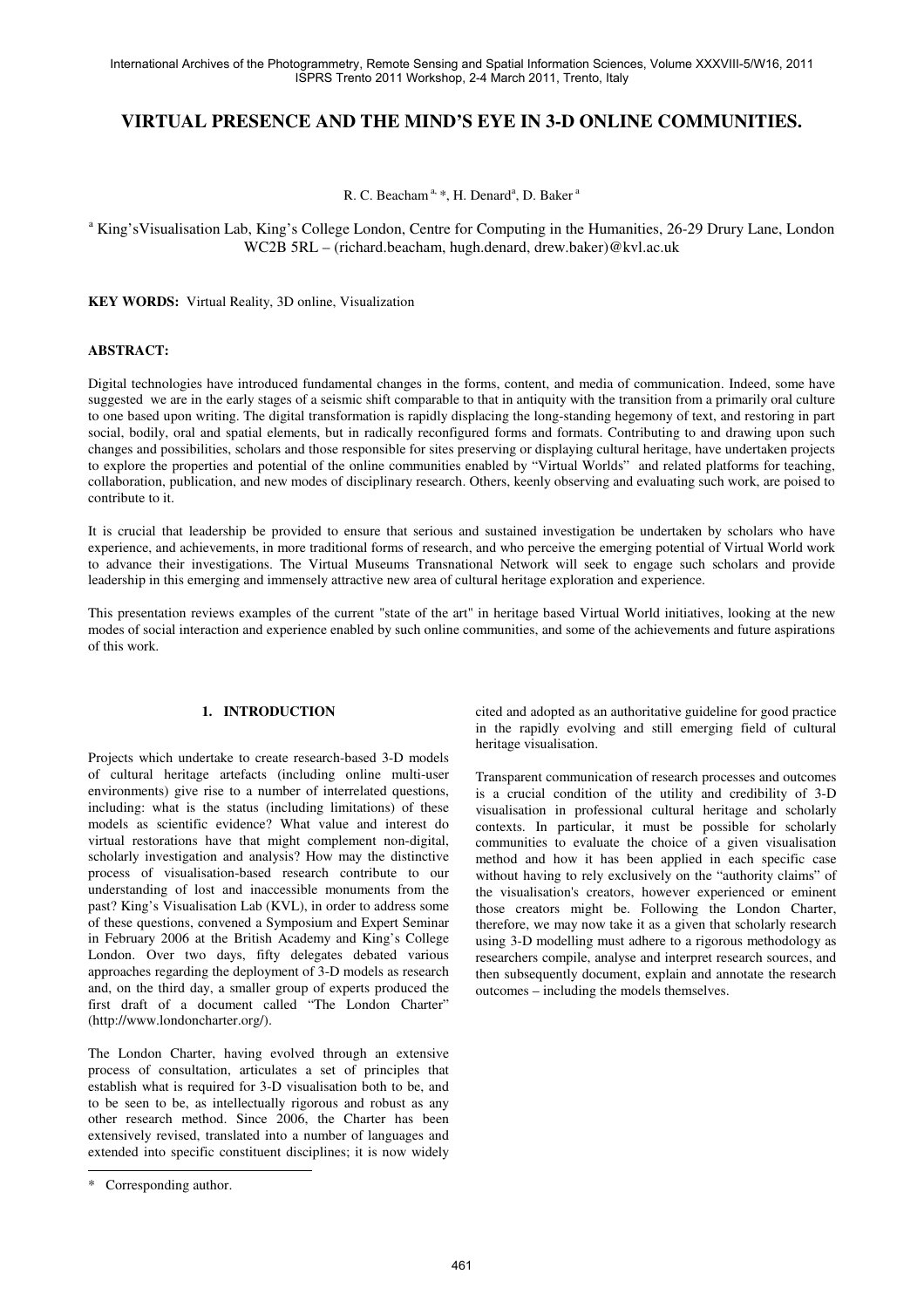## **VIRTUAL WORLDS AS ONLINE COMMUNITIES**\*

Scholars and researchers from many disciplines within the humanities are on the verge of a profound change in the way they search for, construct, and present knowledge to colleagues. Virtual Worlds, in addition to an array of other digital tools, will bring about significant changes within the humanities by facilitating multi-institutional, cross-disciplinary research and collaboration as well as providing new ways to recreate and contextualize evidence that heretofore was impossible to study or publish.

The first use of computers, when introduced to a new area, is always to automate what has been done in the past manually. With low-level tasks—such as arranging, listing, recalling, and reproducing data—transferred to computers, humans are freed up to focus on higher-order cognitive responsibilities such as constructing, creating, designing, defending, and developing analytical arguments and new research themes. A Virtual World is a computer program that generates a dynamic representation of a real or imagined world and embodies the essential qualities required to support higher-order cognitive activities.

Virtual Worlds are characterized by their ability to facilitate active immersion, which is more than a visual process of seeing what is on the screen, an auditory process of decoding sounds, or a haptic or kinesthetic process of moving a mouse and performing keystrokes. Instead, Virtual Worlds evoke a sense of "being there" by stimulating a combination of the senses and higher order cognitive processes, such as imagination and visualisation.

Participants in Virtual Worlds may:

- (a) access virtual contexts,
- (b) share virtual experiences,

j

- (c) see what cannot be seen by the unaided eye because it
- is too small, too large, too slow, or too fast,
- (d) visualise what is improbable or impossible,<br>(e) hear what cannot be heard without ample

hear what cannot be heard without amplification or filtration,

(f) interact with and create digital artifacts,

(g) represent themselves through "avatars," which can be graphical or text-based, or

(h) communicate with other participants synchronously, asynchronously, or both via text, audio, video, or a combination thereof.

Through Virtual Worlds, researchers and scholars from varying disciplines—who each draw upon scholarly precedence, favoured research methods, and preferred units of analysis that may or may not be consistent with other disciplines—are brought together and allowed to share common experiences.

The recently established "Virtual Museums Transnational Network" (under the EU Framework 7 Programme) as part of its work will consider how such worlds can address -- while greatly extending -- many of the activities and topics which have traditionally been the focus of conventional museums. Virtual Worlds, among other things, have the potential to bring together collections of objects and activities separated by time and distances, to restore objects affected by the elements and mistreatment, or to contextualise artefacts in different historical dimensions. This technology can be used to recreate events described in historical records, model and test hypotheses, or draw together a community of researchers to participate in the co-creation and evaluation of an idea. These 3-D representations visually encapsulate assumptions that can be scrutinized by a broad community. Bringing together previously disconnected knowledge sources and research techniques in the Virtual World to understand specific phenomena and artefacts can generate "conceptual collisions" (Bransford et al., 2006). Through such collisions, new insights can be generated from previously disconnected disciplines and inconsistencies in interpretation are forced into the open, inviting discussion about how to justify representations of, for example, ancient buildings and the activities that took place within them. This provides an innovative and potentially fruitful way of assembling the knowledge of the community for joint exploration and critique. With thoughtful management and some additional tool development, Virtual Worlds could

begin to serve as a new publication medium.

Given the complexity of humanistic research, these disciplines are going to demand more computing power, more storage, and more bandwidth than those from other scholarly areas (e.g., the physical sciences) ever have or ever will. Advances in computing power, storage capacity, and bandwidth have made possible Virtual Worlds, in addition to an array of other digital tools, which have crucial relevance to humanities researchers and scholars. By modelling elements from both the real and imagined worlds, including physically and historically accurate topography, and natural phenomena such as gravity, motion, and climate, Virtual Worlds catalogue our cultural heritage. "Digital cultural heritage resources are a fundamental dataset for the humanities," Unsworth and colleagues (2006) argue in a recent report of the American Council of Learned Societies Commission on cyberinfrastructure for the humanities and social sciences. "These resources," they go on, "combined with computer networks and software tools, now shape the way that scholars discover and make sense of the human record, while also shaping the way their findings are communicated to students, colleagues, and the general public."

Virtual Worlds have the potential to bring about profound, farreaching, and thoroughgoing changes within the humanities in the near future and the long term by allowing scholars and researchers to investigate and publish multi-disciplinary humanistic themes and areas that before or otherwise were impossible to study or publish. Conceptual collisions, and the sustained research and learning opportunities in them, hold great promise for advancing scholarly work in the arts and humanities. The development and implementation of research and scholarship undertaken in Virtual Worlds, however, must be carefully guided by humanists and scholars who see its potential and can identify the appropriate tools and services that may yet need to be developed for Virtual Worlds to support humanistic research more fully.

### **VISUALISATION-BASED RESEARCH AT THE ROMAN VILLA OF OPLONTIS**

In the course of a number projects employing 3-D research based modelling, King's Visualisation Lab has addressed a question pertaining to work on Roman houses and villas,

<sup>\*</sup> Our description of Virtual Worlds is based upon an unpublished document which we co-authored as a member of the Mellon Virtual Worlds Consortium: "Harnessing Virtual Worlds for Arts and Humanities Research and Scholarship".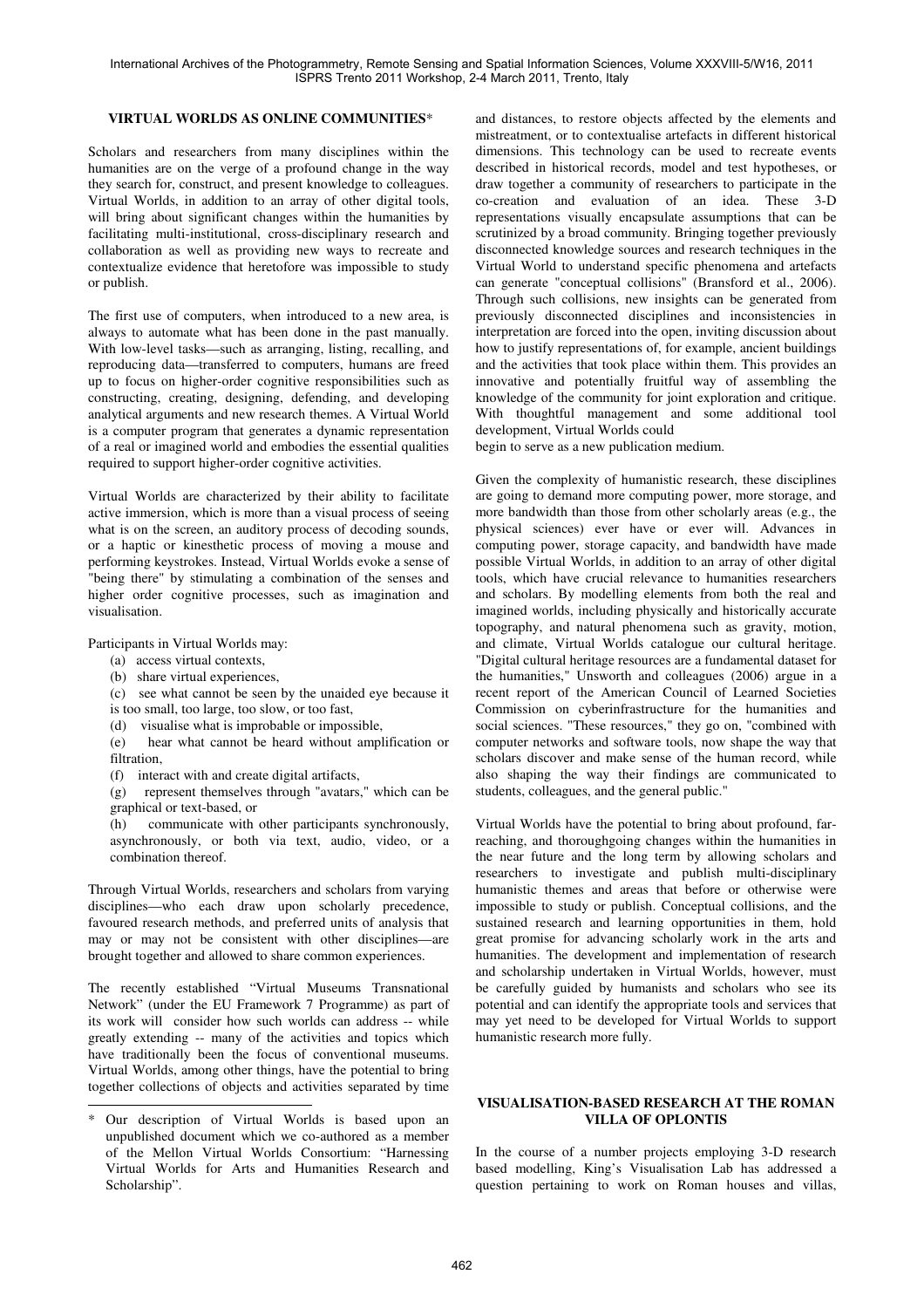namely: "what value does such modelling have specifically for investigating the archaeological remains of Roman domestic décor and spaces?" The answers to this may most usefully be illustrated through our current research on the Roman Villa at Oplontis, and our creation of a Virtual World based upon this work.

Before doing this however, it is useful to identify some of the factors which potentially describe and determine the user's experience – whether alone, or as part of a larger community - when participating in a Virtual World environment. Such environments, particularly when encountered by user's through the medium of avatars under their direction and control, can engender a powerful sense of virtual presence, extending to an awareness of virtual embodiment, sensual perception and the capacity to experience and explore such online worlds through vision, time, a sense of movement within space, sound, interaction with other avatars, and the exchange of information and communication through text or voice. Such affordances have the potential to enhance very substantially our experience both of the virtual models themselves, and also, by imaginative and cognitive engagement to gain a strong sense of how the original artefacts and spaces may have been used and perceived by those who conceived, built, used and experienced them when they were first created. Through this process, empirical research and the analyses and factual data informing it, through the application to it enabled by imagination, sensual perception, and "the mind's eye" to it, have the capacity to become transformed into an aesthetic medium: what might indeed be thought of as a species of inter-active theatre.

For almost two years, working very closely with John Clarke of the University of Texas at Austin and his team directing the Oplontis Project, we have been preparing an extremely accurate and detailed 3-D computer model of the current state of this nearly 100-room villa near Pompeii which was buried by the eruption of Vesuvius in A.D. 79. Computer modelling enables analysis of hypotheses postulating and exploring Roman spatial and visual strategies governing both architecture and décor and the manner in which images and objects addressed viewers as they moved through a building's spaces.

It can be useful to think of a Roman house as constituting a veritable *mise-en-scène*. The organisation of space and décor in Roman domestic environments contributed to both the cognitive and corporeal experiences through which ancient occupants perceived and understood their living spaces. As James Gibson's theory of bodily awareness holds, the surfaces of the physical structures about us are the determining coordinates for visual reality; we see and understand "not with the eyes but with the eyes-in-the-head-on-the-body-resting-on-the-ground", and also perceive the world around us sequentially as a dynamic "optical array" composed of "surfaces, continuities, breaks, edges, obstacles and openings, representing potential routes for movement and barriers to get around ." (Rehm, 2002, p. 8) John Clarke, in his book *Houses of Roman Italy* (1991), presented case studies of seventeen Roman houses, from the villas of the elite to modest apartments, asking "What were the meanings of domestic décor for ancient Romans ?" In the process, he coined the term "kinesthetic address" to describe how both décor and architectonic elements suggest movement to the viewer.

Our collaboration with Clarke is enabling us, working from a combination of archaeological evidence and visual and textual analysis, both virtually to represent the villa as it is now, and hypothetically to recreate its architecture, inhabitants and lighting conditions together with moveable furnishings appropriate to their settings. Until recently, an intractable problem for scholars was the impossibility of viewing dynamically the complete composition of an ancient domestic venue, including expressive elements such as lighting, décor, objects, and acoustics, all of which play significant roles in shaping the impact of the entire configuration upon viewers as they move sequentially through ambient spaces. With the publication of our digital model, viewers will be able to progress through these environments as avatars (virtual representations of people) investigating how access could be granted or denied to different areas in the villa, and gaining new understandings of the spatial and decorative conditioning of perception as visitors followed their itinerary, from transitional passageway spaces to static entertainment rooms designed to offer its occupants carefully-arranged views. The model will provide, for the first time, a means of empirically investigating how Roman occupants experienced the complete experiential ensemble of the villa.

The process of minutely and systematically researching a villa in order virtually to restore it and hypothetically to represent lost elements itself yields significant material discoveries and interpretative gains. The digital outcomes of the project – detailed, online 3-D models of the villa both in its existing state and hypothetically restored as a Virtual World – will greatly facilitate the efforts of archaeologists and historians worldwide in addressing research questions. The models will provide a perpetually-accessible, augmented virtual "field trip" to the monument, contextually augmented by dynamically linking to the project database of primary research resources and archaeological archives that even a physical visit to the villa cannot supply.

The value of both the processes and outcomes of visualisationenabled research lies in those new questions they make it possible to conceive and approach, such as:

• How can a schematic, hypothetical reconstruction of the villa's original coastal topography increase our understanding of the views that different parts of the villa afforded which, today, through occlusion and significant change in the location of coastline, are now difficult to discern?

• How did the villa's proffered vistas relate to those established elsewhere in Roman architecture and discussed in both ancient and scholarly literature?

• How may a determination of the likely height of the villa's upper storeys inform our understanding of the daily and seasonal cycles of natural and artificial illumination within the varied apertures and courtyards of the villa?

• How might fixed décor and moveable furniture, together with calculable changes in natural light, have affected changes in room function at different times of the day, from season to season, and over time as the villa changed in size and layout?

• How may water features and planting schemes of enclosed, interior and outdoor gardens, together with, now-dispersed, ensembles of statuary and period objects and furnishings, have affected Roman visitors' perceptions and experiences of the villa's architecture and décor, especially its fantastical, and whimsically allusive frescoes?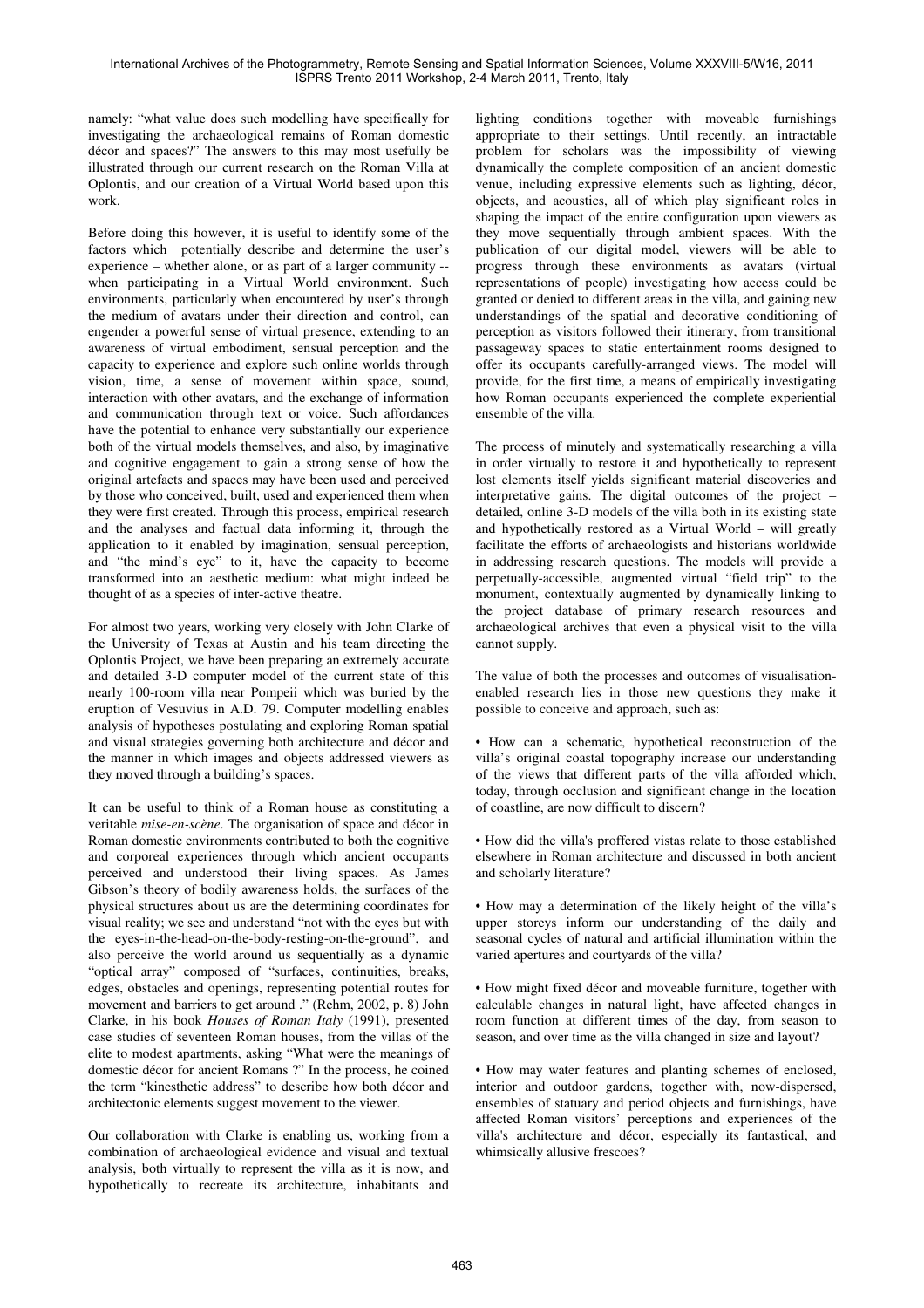• Using avatars, how might one model the social and functional use of spaces and décor, for example during a dinner extending over several rooms and involving the prandial and post-prandial entertainments of which we read?

• How may digital modelling of environments and virtual simulation of human presence, when allied with analysis of fresco and mosaic patterns that distinguish between slave/service and family/guest areas, assist us in calculating the probable organisation of movement associated with various spaces and activities?

• How may degrees of privacy and display have been regulated, temporally, spatially and socially?

• How may our understanding of contemporaneous texts about villas and the life they accommodated, as well as our interpretations of visual evidence, be extended by reconsidering them carefully in relation to a detailed working model of an actual villa?

The Oplontis Project seeks to extend, critically and methodologically, the study of Roman domestic space and décor by understanding these as part of complex cultural interplays of signs that produced and negotiated aesthetic, social, cultural, and economic values . Because the Roman house was a place for business, entertainment and worship, its spaces had to be multi-functional. Degrees of access to different areas within the villa depended on the social status of visitors and their relationship to the owner. We know, in general, what spaces clients, peers, and slaves could visit and on what occasions. However, while the specific ensembles of furniture and furnishings of any given Roman house were an essential part of the "meaning" of the house and its static décor, these are for the most part irrecoverable. In short, we do not know how those spaces looked when in use, and this has hampered and distorted analyses of domestic space and décor.

The computer models produced by these projects are comprehensive records of what is preserved at the site (as at Oplontis) or of what can be reassembled from now widely dispersed fragments as in the case of a project KVL undertook for the Metropolitan Museum, N.Y. on the Roman Villa of Boscoreale (Bergmann, *et. al.* 2010). However, our work also addresses itself to a methodological conflict between archaeological and art-historical approaches to the study of ancient art and architecture. Archaeological reconstructions of ancient houses and villas typically limit themselves to the precise structural and decorative evidence available – i.e. only those elements which have survived or for which hard evidence is available. This gives archaeologists a good sense of the existing state of the building (although visitors, because of the methods used to restore such sites, are frequently not enabled to distinguish modern from ancient construction). But the decision not fully to restore lost frescos, or to reintroduce lost elements such as furnishings, lighting, ornaments, and inhabitants, while quite right for archaeological purposes, nevertheless deprives social and art historians of the whole architectural and decorative ensemble necessary for an understanding of the dynamic use of space in antiquity as a complex system of signification. On this point, therefore, the methodological requirements of the archaeologist and art-historian diverge significantly.

Such essential but elusive elements can be reconstituted to a degree in the mind's eye of the imagination, but even an historical imagination of the highest order cannot rival the computer's capacity systematically, precisely and simultaneously to reconstitute an extensive living, furnished, inhabited villa; nor can the individual mind's eye accurately communicate its vision to others for evaluation.

The space and decorative schemes of ancient spaces are commonly treated, in scholarly discussions, as if they were fully-intact artefacts. However, in antiquity, such rooms obtained both their fully-realised aesthetic form and their social meaning through human activity in relation to furniture and lighting, as well as through their physical relationship to other configurations of space and décor in neighbouring rooms.

Virtual reconstructions, such as those by KVL, can demonstrate the value of considering Roman domestic environments as completed social ensembles. Detailed, computer-based reconstructions, when fully documented to reveal their evidential basis and graphically rendered so as to discriminate between direct archaeological evidence and hypothetical reconstruction, can significantly aid academic understanding and interpretation, as well as encourage critical evaluation. Modelling-centred research of this nature thus enables a widening of research agendas to include more holisticallyconceived questions and empirically-informed methods.

The Oplontis Project's initial phase of study of the present-day fabric of the villa has distinguished ancient from modern construction; information which is visually displayed in the model. Computer modelling, by its capacity to filter information, can also aid in understanding and restoring the upper floors of the slaves' quarters, currently a confusing mix of ancient construction and modern restoration. In due course, our Oplontis model will also incorporate restored planting schemes (about which much is known) and sculptural finds on the basis of excavation reports and comparative analysis , as well as suggesting possible outline representations of the buried western part of the villa and the area to the south destroyed by the Sarno canal, based on comparison with other excavated villas.

Our model of the Villa at Oplontis will also digitally restore some 100 pieces of wall painting, now in storage, to their original decorative schemes and spaces. Because of constraints of time and resources at Oplontis, these fragments, many of them quite large, were never physically returned to the walls and have remained "orphaned" for over 30 years. Although physical reintegration would be the optimal solution, digital reconstruction is currently the most practical and affordable tool for such work. The virtual has the added advantage, over physical restoration, of flexibility and reversibility, without damage to site or artefacts, where the precise position and context of a fragment cannot definitively be determined. Finally, the Oplontis model will also represent the kinds of lost furnishings, fixtures and fittings – folding doors, shuttered windows, wooden panelling, tapestries, couches, chairs, chests and tables – which, contemporaneous comparanda indicate, were typical elements of the furnishings of such domestic settings. Again, the exclusion of such elements from physical archaeological sites – whatever the merits of such a policy in purely archaeological terms – has had the unfortunate sideeffect of contributing to a diminution in awareness of and scholarly reflection upon the vital roles such elements played within the spatial, decorative and social "ensembles" of ancient houses and villas.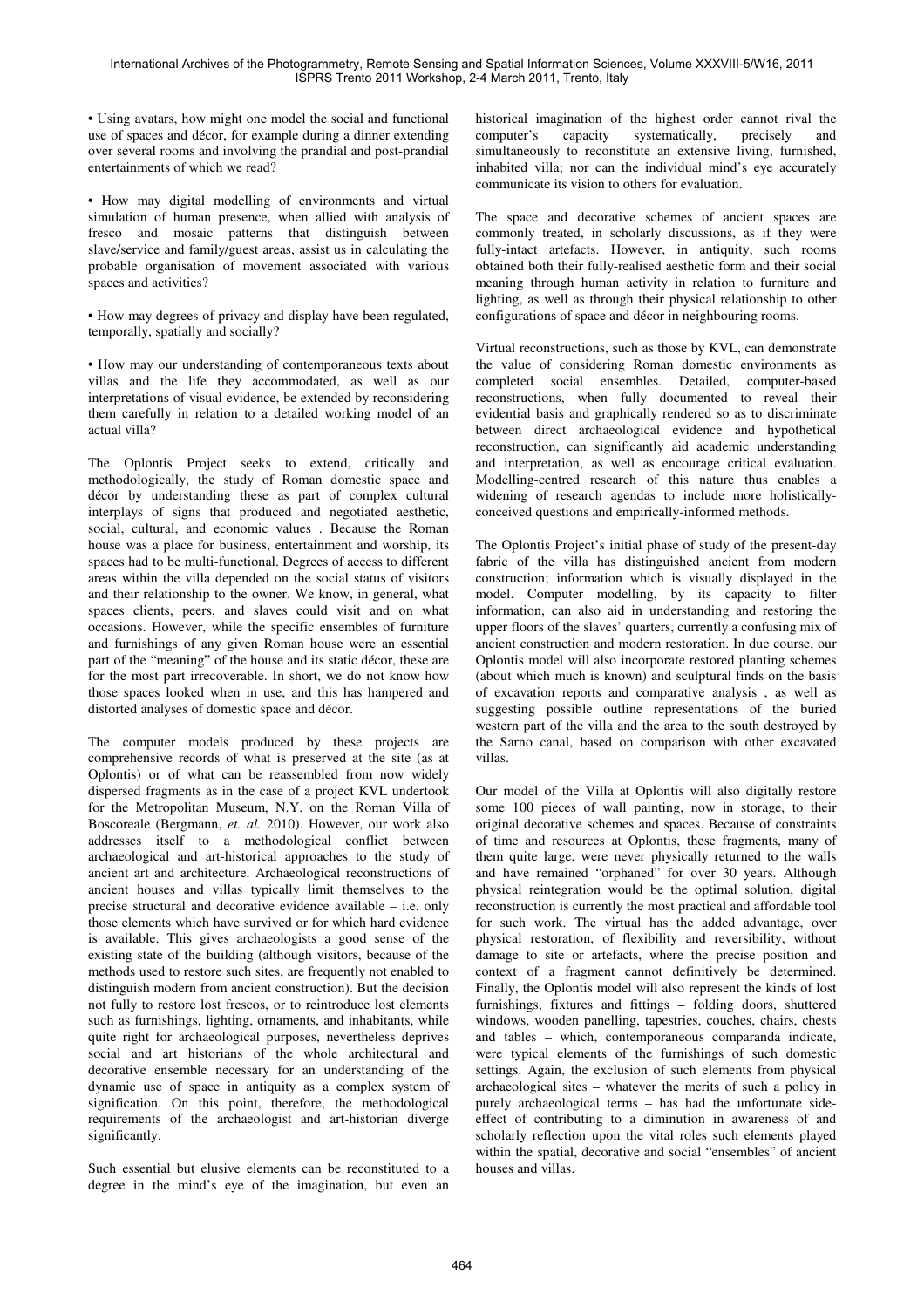### **THEATRON 3: PRESENCE, PERCEPTION AND PERFORMANCE IN SECOND LIFE**

In addition to such projects as that focussed upon the Roman Villa of Oplontis (and similar work pending as a member of the Mellon Foundation sponsored "Virtual World's Research Consortium"), King's Visualisation Lab undertook an extensive project presented in the Virtual World of Second Life. Here it drew upon both the experiences of its members in theatre historical research, and the inherent theatricalism of the Second Life environment and community, where role play, imaginary scenescapes, the donning of costumes and props, are ubiquitous, as an inherent element of the medium. The project, "Theatron 3" consists of 25 historic European performance places, ranging from 5th century B.C. to the twentieth century, built together with virtual guides and a host of interactive tools, scenarios and tutorials, customisable actors, props, sound effects, lighting and scenic technologies, streaming video and a "Director" tool to enable users to create live performances.

Theatron 3 represents the migration of an earlier virtual reality research and creation project to take advantage of the greatly enhanced affordances provided by the Second Life environment, which were not yet available during the earlier phase of the project. In 2002 a six-partner international consortium, led by Professor Richard Beacham, completed and launched the Theatron project (http://www.theatron.org/), funded under the EU Telematics in Education, Training, and Research Programme. This online interactive educational module comprised digital 3D models of 19 milestones in European theatre design: the Bayreuth Festspielhaus; the Drottningholm Palace Theatre, near Stockholm; the Drury Lane theatre London; the theatre of Epidaurus, Greece; the Globe Theatre London; a variety of Greek Temporary Stages; the Hellerau Festspielhaus, near Dresden; Medieval ecclesiastical drama settings; Medieval pageant stages; the Odeon of Agrippa, Athens; the Odeon of Pericles, Athens; Roman Temporary Stages; the Schaubühne am Lehniner Platz, Berlin; the Teatro Farnese, Parma; the Teatro Olimpico, Vicenza; the Teatro Sabbionetta; the Théâtre du Vieux-Colombier, Paris; the Theatre of Dionysus, Athens; and the Theatre of Pompey, Rome.

Each was meticulously researched by subject experts, modelled following rigorous standards of architectural and archaeological accuracy, and contextualised with a vast array of graphic and textual materials. Each site was represented by both a simple, real-time navigable model and a collection of pre-rendered images and animations of highly detailed models.

Users can study the critical analyses of the spaces provided, but can also independently assess the evidence on which the 3-D reconstructions are based (letters, critical descriptions, architectural texts, sketches, drawings and paintings etc.). The application was unprecedented as an ICT learning tool for higher education, and widely acclaimed, winning a 21st-century achievement award as Laureate in the Computerworld Honors Program and was the subject of several case studies in the EU Digicult Technology Watch Reports.

Theatron 3 transformed this earlier content, and additional content subsequently created by KVL, into an extensive, content-rich range of research-based virtual environments in

Second Life, generating highly innovative, interactive teaching and learning resources designed to take full advantage of the pedagogical potential of the environment.

The project produced a set of complex virtual spaces, free for use for education and performance, capitalising on the existing assets of Theatron and newer assets. The development of a customised open source Second Life client has allowed realtime navigation to be combined with high graphical quality. The 3-D models are supplemented by existing and new interpretative content and a spectrum of original interactive tools, scenarios and automated tutorials, incorporating manipulable and customisable actors, props, sound effects and scenic technologies, streaming video and scripts enabling individual and group movement / choreography.

The project enabled new educational activities to be developed and implemented at partner institutions across a wide range of higher education subject areas - including scenography, creative writing, theatre design in addition to the performing arts - to take advantage of the social, collaborative and interactive aspects of this shared virtual environment. The insights of the project are too extensive to detail here, but included

• the ability to place oneself within those spaces provides insights into the lived experience of historical theatrical places. • presenting these spaces as populated enables the nature of the

spaces to be conveyed more fully.

• locating research content within the spaces enables the material to be conveyed more effectively

Such qualities, which in the case of the Theatron 3 project focussed on theatre historical activity, are specific examples of elements common to a great deal of activity arising from virtual presence and the engagement of the "mind's eye" within Virtual World communities.

These have been investigated in a number of studies, (e.g. Meadows, 2008, and Boellstorff, 2008), which explore such extensive and intriguing topics as the psychology of individual participation in Virtual Worlds, and the anthropology of the communities established and functioning in such worlds. For example, in Part II of his book, *Coming of Age in Second Life*, Boellstorff addresses the topic "Culture in a Virtual World". Working by applying traditional anthropological research techniques and analyses, he discusses in detail such elements as "personhood", and the manner in which presence and participation in a Virtual World impacts upon the sense of identity and self, the virtual "life cycle" of avatars, the roles of gender and race, and the vital role and levels and varieties of "presence" (including more significantly, a *social presence*) within the world. Such presence is expressed and experienced through the quality and nature of language used by avatars in a variety of situations, by the development and nurturing of friendships, the expression of sexuality, the experience of love, and the creation of complex patterns of relationships, including a vast array of special interest groups, and even virtual families.

Such Virtual Worlds as Second Life, and a range of other platforms currently at hand or in prospect have the potential significantly to extend and enhance the provision and presentation of traditional cultural heritage objects and sites, in ways that are significantly different from how in the past they have been experienced in museum displays or at the actual location of such sites. Moreover, they also are often able to communicate aspects of such heritage far more immediately,